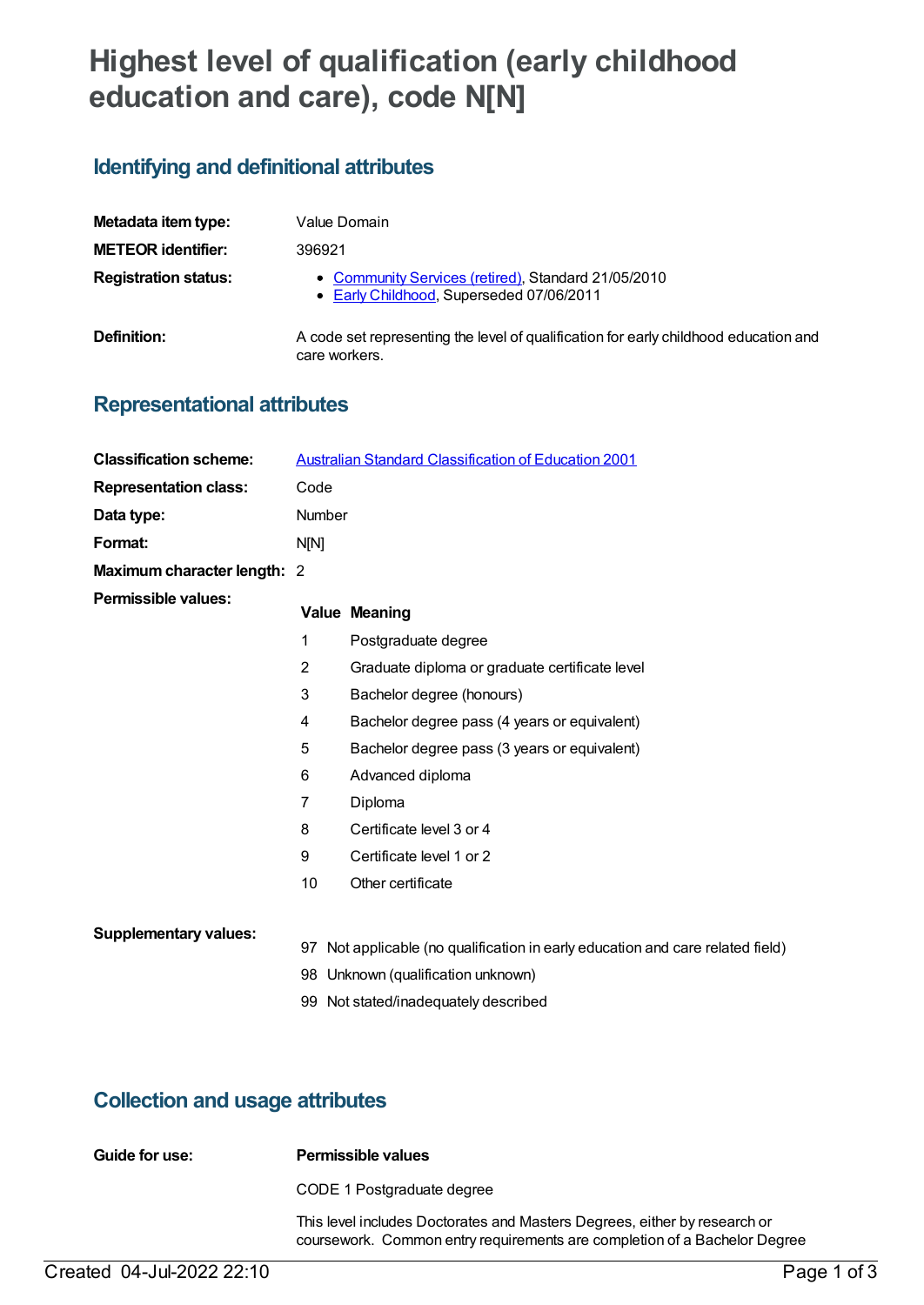(with or without Honours) and a qualifying year or equivalent, or a research based Graduate Diploma.

CODE 2 Graduate diploma and graduate certificate level

The Graduate Diploma is usually the equivalent of one year of full time study, while the Graduate Certificate is usually the equivalent of six months full time study. Entry to a Graduate Diploma or Graduate Certificate is usually through satisfactory completion of a Bachelor Degree or an Advanced Diploma, and demonstrated potential to complete work at this level. Postgraduate certificates and diplomas are also included in this category.

CODE 3 Bachelor degree (honours)

Honours is the extended period of study in a specialised field which is offered to students in some courses achieving outstanding results in a relevant discipline or demonstrating outstanding achievement in the early years of a Bachelor program.

CODE 4 Bachelor degree pass (4 years or equivalent)

Entry to this level is by various pathways which may include the completion of Year 12 or equivalent, or completion of a recognised program and/or recognition of prior learning.

CODE 5 Bachelor degree pass (3 years or equivalent)

Entry to this level is by various pathways which may include the completion of Year 12 or equivalent, or completion of a recognised program and/or recognition of prior learning.

CODE 6 Advanced diploma

Education at this level includes analysing information and concepts at an abstract level and executing judgements across a range of technical and management functions. Entry to this level is by various pathways which may include the completion of Year 12 or equivalent, or completion of a recognised program and/or recognition of prior learning.

CODE 7 Diploma

Education at this level may also develop basic management or administrative skills. Entry to this level is by various pathways which may include the completion of Year 12 or equivalent, or completion of a recognised program and/or recognition of prior learning.

CODE 8 Certificate level 3 or 4

Entry to this level is by various pathways which may include the completion of Year 10 or equivalent, or higher, or completion of a recognised program and/or recognition of prior learning.

CODE 9 Certificate level 1 or 2

Entry to this level is by various pathways which may include the completion of Year 10 or equivalent, or higher, or completion of a recognised program and/or recognition of prior learning.

CODE 10 Other certificate

Any certificate not covered by the previous two categories.

#### **Supplementary values**

CODE 97 Not applicable

Use this code when there is no qualification

CODE 98 Unknown

Use this code when the qualification is unknown